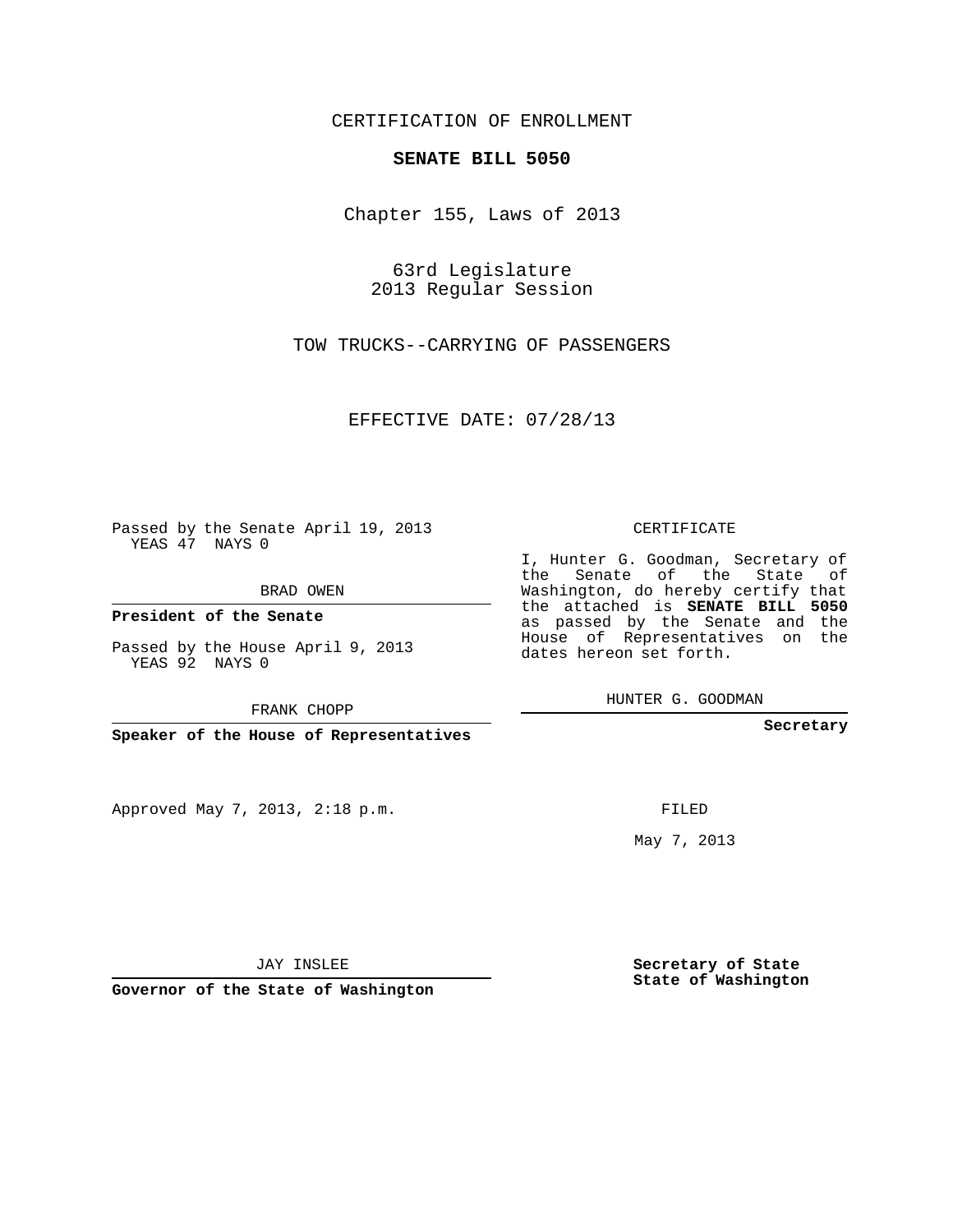# **SENATE BILL 5050** \_\_\_\_\_\_\_\_\_\_\_\_\_\_\_\_\_\_\_\_\_\_\_\_\_\_\_\_\_\_\_\_\_\_\_\_\_\_\_\_\_\_\_\_\_

\_\_\_\_\_\_\_\_\_\_\_\_\_\_\_\_\_\_\_\_\_\_\_\_\_\_\_\_\_\_\_\_\_\_\_\_\_\_\_\_\_\_\_\_\_

## AS AMENDED BY THE HOUSE

Passed Legislature - 2013 Regular Session

| State of Washington |                                                 |  | 63rd Legislature |  |  | 2013 Regular Session |  |
|---------------------|-------------------------------------------------|--|------------------|--|--|----------------------|--|
|                     | By Senators Sheldon, King, Ericksen, and Litzow |  |                  |  |  |                      |  |

Read first time 01/16/13. Referred to Committee on Transportation.

 1 AN ACT Relating to the carrying of passengers in a vehicle attached 2 to a flatbed tow truck; and amending RCW 46.61.625.

3 BE IT ENACTED BY THE LEGISLATURE OF THE STATE OF WASHINGTON:

 4 **Sec. 1.** RCW 46.61.625 and 1999 c 398 s 9 are each amended to read 5 as follows:

 (1) No person or persons shall occupy any trailer while it is being moved upon a public highway, except a person occupying a proper position for steering a trailer designed to be steered from a rear-end position.

10 (2) Except as provided in subsection (3) of this section, no person 11 or persons may occupy a vehicle while it is being towed by a tow truck 12 as defined in RCW 46.55.010.

- 13 (3)(a) A tow truck operator may allow passengers to ride in a 14 vehicle that is carried on the deck of a flatbed tow truck only when 15 the following conditions are met:
- 16 (i) The number of people that need to be transported exceeds the 17 seating capacity of the tow truck or a person needing to be transported 18 has a disability that limits that person's ability to enter the tow
- 19 truck;